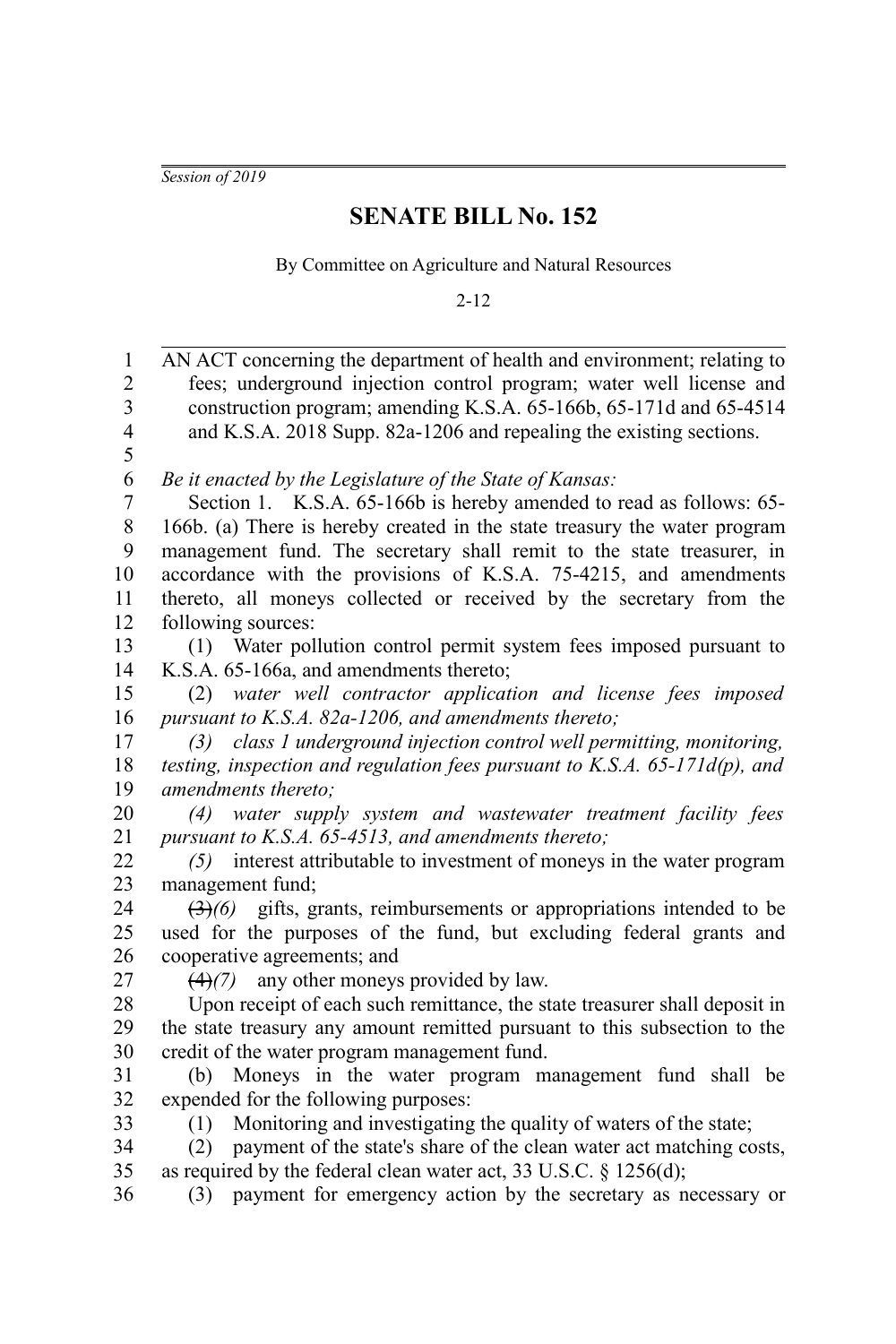appropriate to assure that the public health or safety is not threatened whenever there is a release from a wastewater treatment facility; 1 2

(4) payment of the administrative, technical and legal costs incurred by the secretary in carrying out the provisions of K.S.A. 65-159 through 65-171y*, 65-4501 through 65-4517 and 82a-1206 through 82a-1219*, and amendments thereto, including the cost of any additional employees or increased general operating costs of the department attributable therefore; and 3 4 5 6 7 8

(5) development of educational materials and programs for informing the public about water issues. 9 10

(c) Expenditures from the water program management fund shall be made in accordance with appropriation acts upon warrants of the director of accounts and reports issued pursuant to vouchers approved by the secretary or a person designated by the secretary. 11 12 13 14

(d) On or before the  $10<sup>th</sup>$  of each month, the director of accounts and reports shall transfer from the state general fund to the water program management fund interest earnings based on: 15 16 17

(1) The average daily balance of moneys in the water program management fund for the preceding month; and 18 19

(2) the net earnings rate of the pooled money investment portfolio for the preceding month. 20 21

(e) The water program management fund shall be used for the purposes set forth in this act and for no other governmental purposes. It is the intent of the legislature that the fund shall remain intact and inviolate for the purposes set forth in this act, and moneys in the fund shall not be subject to the provisions of K.S.A. 75-3722, 75-3725a and 75-3726a, and amendments thereto. 22 23 24 25 26 27

(f) The secretary shall prepare and deliver to the legislature on or before the first day of each regular legislative session, a report which summarizes all expenditures from the water program management fund, fund revenues and recommendations regarding the adequacy of the fund to support necessary water program management programs. 28 29 30 31 32

Sec. 2. K.S.A. 65-171d is hereby amended to read as follows: 65-171d. (a) For the purpose of preventing surface and subsurface water pollution and soil pollution detrimental to public health or to the plant, animal and aquatic life of the state, and to protect designated uses of the waters of the state and to require the treatment of sewage predicated upon technologically based effluent limitations, the secretary of health and environment shall make such rules and regulations, including registration of potential sources of pollution, as may in the secretary's judgment be necessary to: (1) Protect the soil and waters of the state from pollution resulting from underground storage of liquid petroleum gas and hydrocarbons, other than underground porosity storage of natural gas; (2) 33 34 35 36 37 38 39 40 41 42 43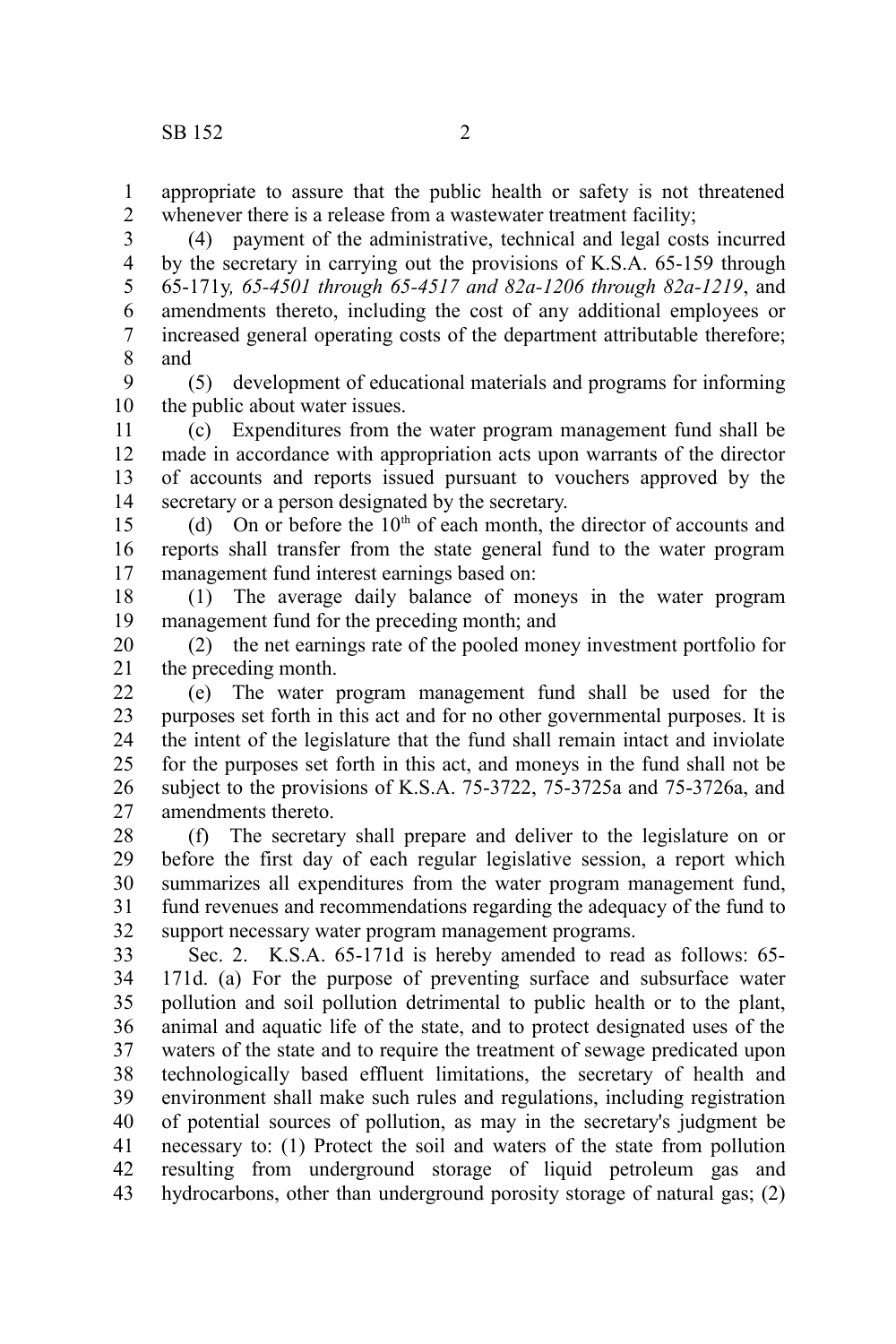control the disposal, discharge or escape of sewage as defined in K.S.A. 1

65-164, and amendments thereto, by or from municipalities, corporations, companies, institutions, state agencies, federal agencies or individuals and any plants, works or facilities owned or operated, or both, by them; and (3) establish water quality standards for the waters of the state to protect their designated uses, including establishment of water quality standards variances that may apply to specified pollutants, permittees, or waterbody segments that reflect the highest attainable condition during the specified time period for the variance. In no event shall the secretary's authority be interpreted to include authority over the beneficial use of water, water quantity allocations, protection against water use impairment of a beneficial use, or any other function or authority under the jurisdiction of the Kansas water appropriation act, K.S.A. 82a-701, and amendments thereto. 2 3 4 5 6 7 8 9 10 11 12 13 14

(b) The secretary of health and environment may adopt by reference any regulation relating to water quality and effluent standards promulgated by the federal government pursuant to the provisions of the federal clean water act, and amendments thereto, as in effect on January 1, 1989, which the secretary is otherwise authorized by law to adopt. 15 16 17 18 19

(c) For the purposes of this act, including K.S.A. 65-161 through 65- 171h and  $K.S.A.$  65-1,178 through 65-1,198, and amendments thereto, and rules and regulations adopted pursuant thereto: 20 21 22

(1) "Pollution" means: (A) Such contamination or other alteration of the physical, chemical or biological properties of any waters of the state as will or is likely to create a nuisance or render such waters harmful, detrimental or injurious to public health, safety or welfare, or to the plant, animal or aquatic life of the state or to other designated uses; or (B) such discharge as will or is likely to exceed state effluent standards predicated upon technologically based effluent limitations. 23 24 25 26 27 28 29

(2) "Confined feeding facility" means any building, lot, pen, pool or pond: (A) That is used for the confined feeding of animals or fowl for food, fur or pleasure purposes; (B) that is not normally used for raising crops; and (C) in which no vegetation intended for animal food is growing. 30 31 32 33

(3) (A) "Animal unit" means a unit of measurement calculated by adding the following numbers: The number of beef cattle weighing more than 700 pounds multiplied by 1.0; plus the number of cattle weighing less than 700 pounds multiplied by 0.5; plus the number of mature dairy cattle multiplied by 1.4; plus the number of swine weighing more than 55 pounds multiplied by 0.4; plus the number of swine weighing 55 pounds or less multiplied by 0.1; plus the number of sheep or lambs multiplied by 0.1; plus the number of horses multiplied by 2.0; plus the number of turkeys multiplied by 0.018; plus the number of laying hens or broilers, if the facility has continuous overflow watering, multiplied by 0.01; plus the 34 35 36 37 38 39 40 41 42 43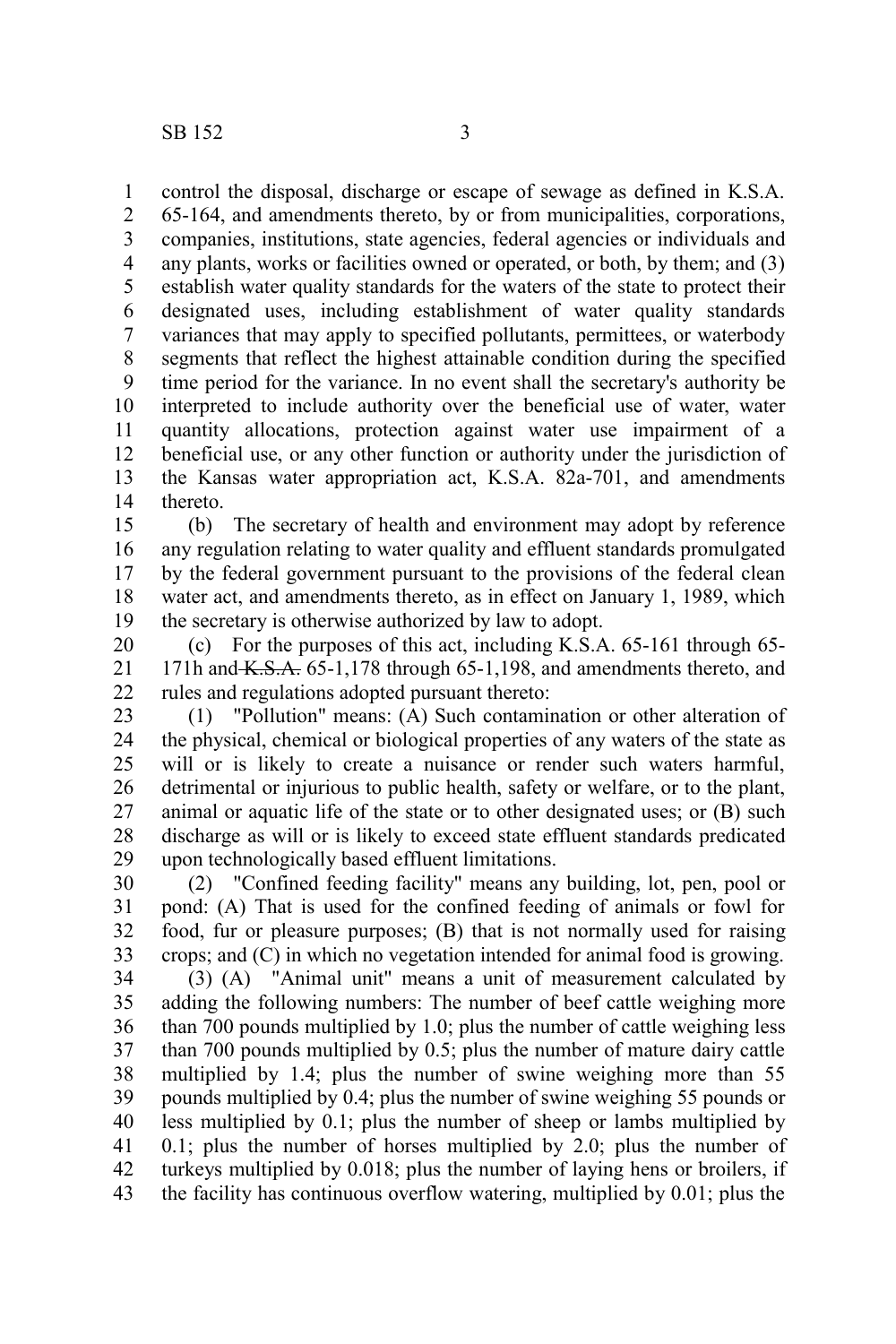number of laying hens or broilers, if the facility has a liquid manure system, multiplied by 0.033; plus the number of laying hens or broilers, if the facility has a dry manure system, multiplied by 0.003; plus the number of ducks multiplied by 0.2. However, each head of cattle will be counted as one full animal unit for the purpose of determining the need for a federal permit. A chicken facility using a dry manure system shall obtain a federal permit if 125,000 or more broilers, or 82,000 or more laying hens, are confined. 1 2 3 4 5 6 7 8

(B) "Animal unit" also includes the number of swine weighing 55 pounds or less multiplied by 0.1 for the purpose of determining applicable requirements for new construction of a confined feeding facility for which a permit or registration has not been issued before January 1, 1998, and for which an application for a permit or registration and plans have not been filed with the secretary of health and environment before January 1, 1998, or for the purpose of determining applicable requirements for expansion of such facility. 9 10 11 12 13 14 15 16

(C) Except as otherwise provided, animal units for public livestock markets shall be determined by using the average annual animal units sold by the market during the past five calendar years divided by 365. Such animal unit determination may be adjusted by the department if the public livestock market submits documentation that demonstrates that such adjustment is appropriate based on the amount of time in 24-hour increments or partials thereof that animals are at the market. 17 18 19 20 21 22 23

(4) "Animal unit capacity" means the maximum number of animal units that a confined feeding facility is designed to accommodate at any one time. 24 25 26

(5) "Habitable structure" means any of the following structures that are occupied or maintained in a condition that may be occupied and, in the case of a confined feeding facility for swine, are owned by a person other than the operator of such facility: A dwelling, church, school, adult care home, medical care facility, child care facility, library, community center, public building, office building or licensed food service or lodging establishment. 27 28 29 30 31 32 33

(6) "Wildlife refuge" means Cheyenne Bottoms wildlife management area, Cheyenne Bottoms preserve and Flint Hills, Quivera, Marais des Cygnes and Kirwin national wildlife refuges. 34 35 36

(d) In adopting rules and regulations, the secretary of health and environment, taking into account the varying conditions that are probable for each source of sewage and its possible place of disposal, discharge or escape, may provide for varying the control measures required in each case to those the secretary finds to be necessary to prevent pollution. If a freshwater reservoir or farm pond is privately owned and where complete ownership of land bordering the reservoir or pond is under common 37 38 39 40 41 42 43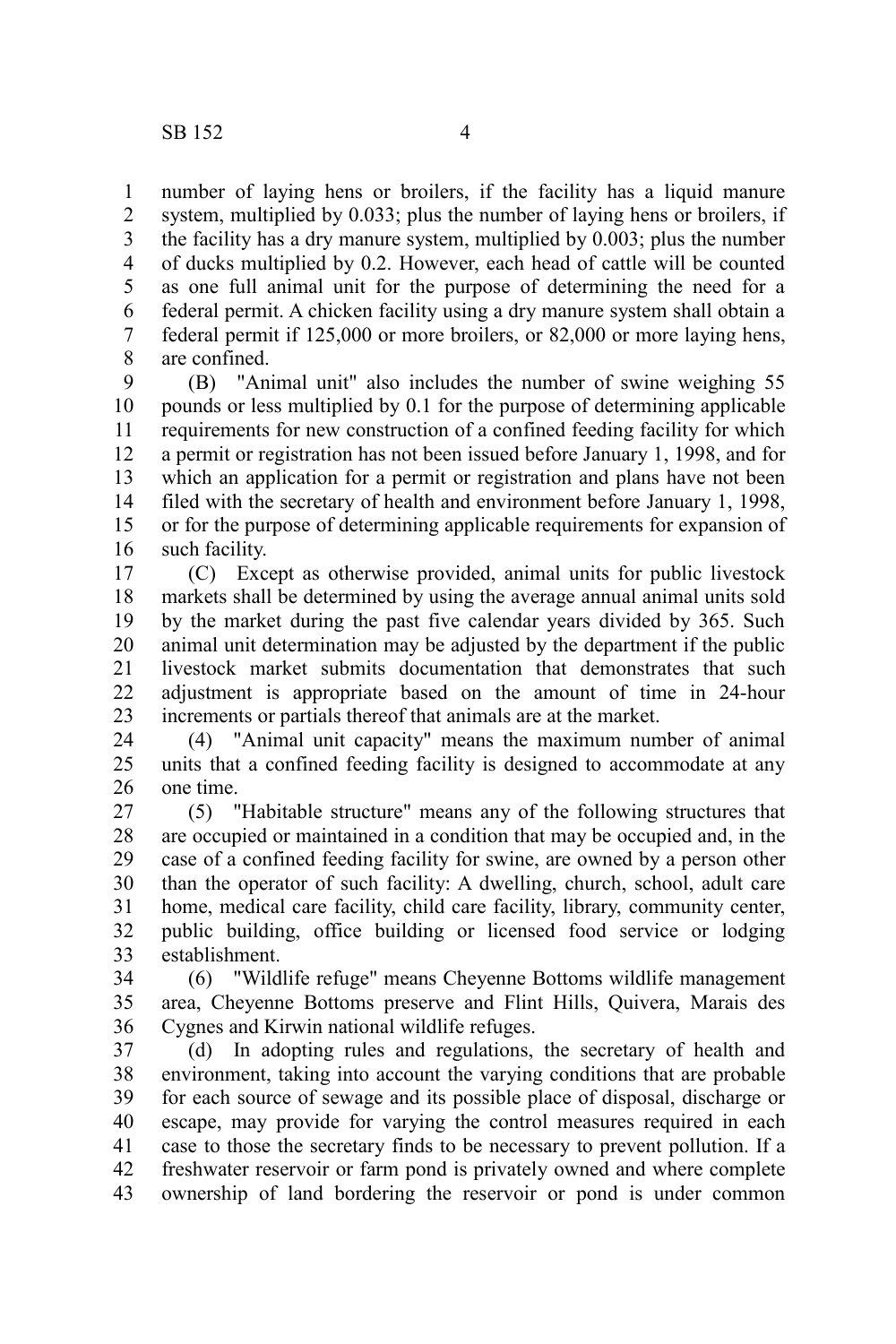private ownership, such freshwater reservoir or farm pond shall be exempt from water quality standards except as it relates to water discharge or seepage from the reservoir or pond to waters of the state, either surface or groundwater, or as it relates to the public health of persons using the reservoir or pond or waters therefrom. 1 2 3 4 5

(e) (1) Whenever the secretary of health and environment or the secretary's duly authorized agents find that storage or disposal of salt water not regulated by the state corporation commission or refuse in any surface pond not regulated by the state corporation commission is causing or is likely to cause pollution of soil or waters of the state, the secretary or the secretary's duly authorized agents shall issue an order prohibiting such storage or disposal of salt water or refuse. Any person aggrieved by such order may within 15 days of service of the order request in writing a hearing on the order. 6 7 8 9 10 11 12 13 14

(2) Upon receipt of a timely request, a hearing shall be conducted in accordance with the provisions of the Kansas administrative procedure act. 15 16

(3) Any action of the secretary pursuant to this subsection is subject to review in accordance with the Kansas judicial review act. 17 18

(f) The secretary may adopt rules and regulations establishing fees for plan approval, monitoring and inspecting underground or buried petroleum products storage tanks, for which the annual fee shall not exceed \$5 for each tank in place. 19 20 21 22

(g) (1) Prior to any new construction of a confined feeding facility with an animal unit capacity of 300 or more, such facility shall register with the secretary of health and environment. Such registration shall be accompanied by a \$25 fee. The secretary shall acknowledge the receipt of the registration in a form as designated by the secretary and publish a notice of such receipt. 23 24 25 26 27 28

(2) Such registration shall indicate that the proposed construction will occur within the prescribed tract of land and that the separation distances from the tract boundaries or proposed facility footprint comply with the requirements described in subsections (j), (l) and (m) or exceptions described in (k). 29 30 31 32 33

(3) Within 30 days of receipt of such registration, the department of health and environment shall identify any significant water pollution potential or separation distance violations pursuant to subsection (j). 34 35 36

(A) (i) If the proposed facility has an animal unit capacity of 1,000 or more, or if a significant water pollution potential is identified for a facility of less than 1,000 but more than 300, such facility shall be required to obtain a permit from the secretary. 37 38 39 40

(ii) If there is no identified water pollution potential posed by a facility with an animal unit capacity of 300 or more but less than 1,000, the secretary shall certify that no permit is required. 41 42 43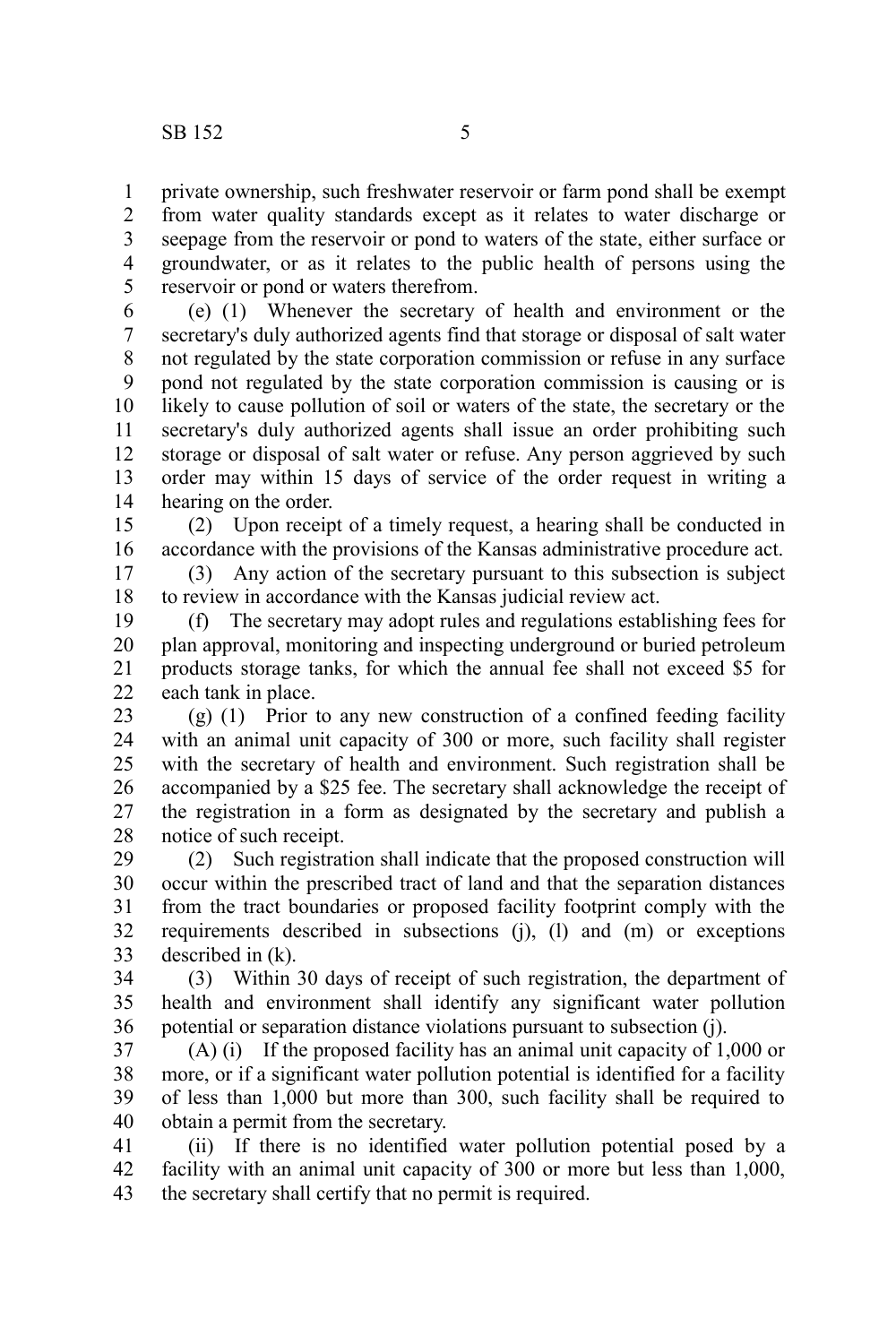1 2

(B) If the secretary certifies that no permit is necessary pursuant to subsection  $(g)(3)(A)(ii)$ , the secretary shall take the following action in

regard to separation distances of such facility: 3

(i) If the separation distances comply with the requirements for separation distances, the secretary shall certify the registration; or 4 5

(ii) if the separation distances do not comply with the requirements for separation distances, the secretary: 6 7

(a) May reduce the separation distance requirements pursuant to subsection (k) and certify the registration based on such reduction of separation distances; or 8 9 10

(b) shall report the conditions necessary to receive certification to the registrant. 11 12

(h) (1) Facilities with a capacity of less than 300 animal units may register with the secretary of health and environment. Such registration shall be accompanied by a \$25 fee. 13 14 15

(2) Within 30 days of receipt of such registration, the department of health and environment shall identify any significant water pollution potential. If there is identified a significant water pollution potential, such facility shall be required to obtain a permit from the secretary. If there is no water pollution potential posed by such facility, the secretary may certify that no permit is required. 16 17 18 19 20 21

(i) (1) If a facility requires a permit pursuant to subsection  $(g)(3)$  or (h)(2), the registrant shall submit an application for such permit not later than 18 months after the date of receipt of registration or the registration shall expire.  $22$ 23 24 25

(2) Upon petition by the registrant, the secretary may extend the application period, by no more than an additional 18 months, if the secretary believes such an extension is reasonable under the circumstances. 26 27 28 29

(3) Within 30 days of receipt of an application, the secretary shall notify the registrant of whether the application is complete or incomplete. If the application is incomplete, such notice shall state the reasons why such application is incomplete. Once such registrant submits an application properly addressing each reason listed as a basis for the determination that the application is incomplete, the secretary shall issue an acknowledgment of receipt of the completed application within 30 days of properly addressing such reasons. 30 31 32 33 34 35 36 37

(4) Upon expiration of the application period or any extension thereof, the secretary shall not accept any further registrations pertaining to the same location for a period of not less than 180 days. 38 39 40

(j) (1) Any new construction or new expansion of a confined feeding facility, other than a confined feeding facility for swine, shall meet or exceed the following requirements in separation distances from any 41 42 43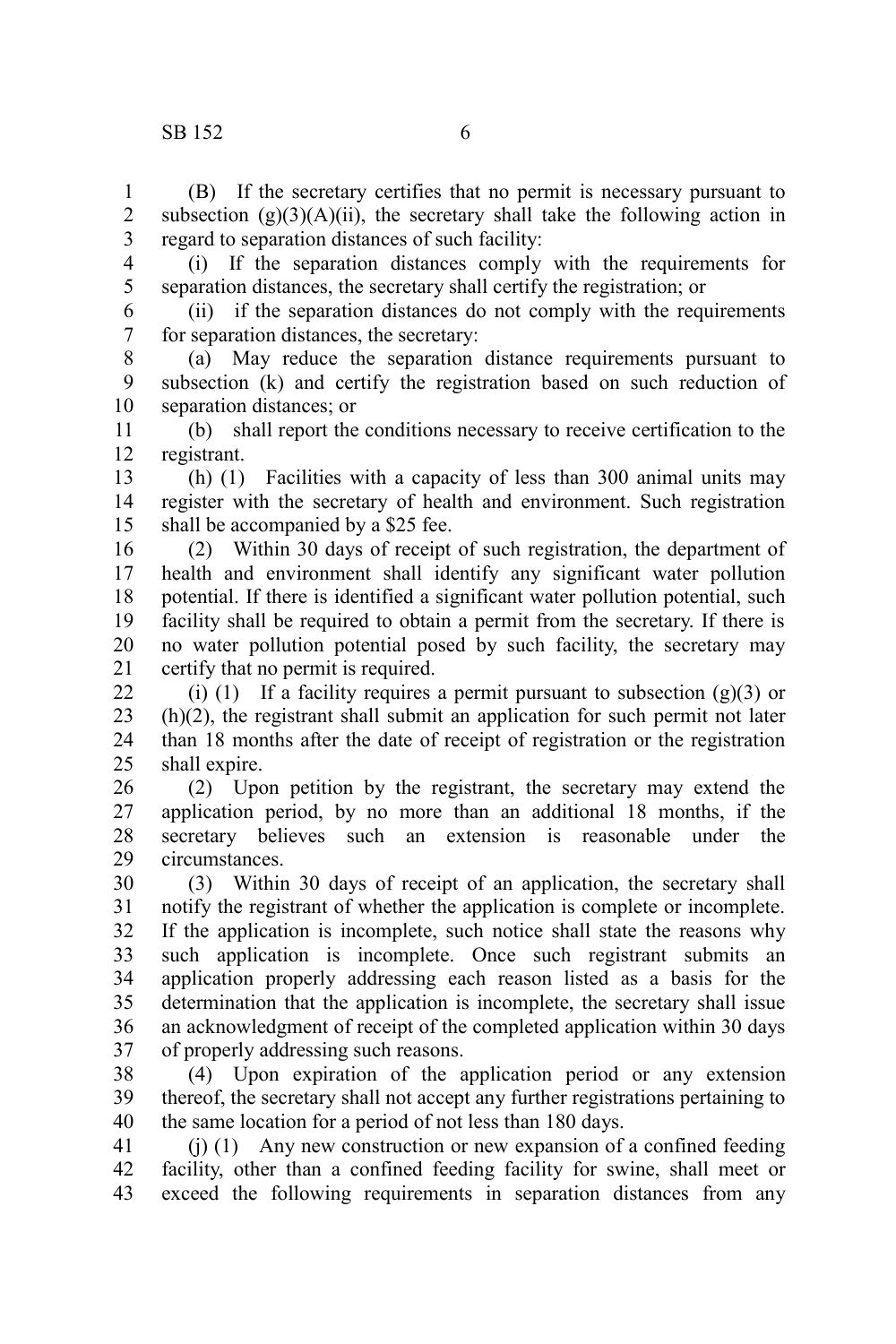habitable structure in existence when the registration is received: 1

(A) 1,320 feet for facilities with an animal unit capacity of 300 to 999; and 2 3

(B) 4,000 feet for facilities with an animal unit capacity of 1,000 or more. 4 5

(2) A confined feeding facility for swine shall meet or exceed the following requirements in separation distances from any habitable structure or city, county, state or federal park in existence when the registration is received: 6 7 8 9

(A) 1,320 feet for facilities with an animal unit capacity of 300 to 999; 10 11

(B) 4,000 feet for facilities with an animal unit capacity of 1,000 to 3,724; 12 13

(C) 4,000 feet for expansion of existing facilities to an animal unit capacity of 3,725 or more if such expansion is within the perimeter from which separation distances are determined pursuant to subsection (m) for the existing facility; and 14 15 16 17

(D) 5,000 feet for: (i) Construction of new facilities with an animal unit capacity of 3,725 or more; or (ii) expansion of existing facilities to an animal unit capacity of 3,725 or more if such expansion extends outside the perimeter from which separation distances are determined pursuant to subsection (m) for the existing facility. 18 19 20 21 22

(3) Any construction of new confined feeding facilities for swine shall meet or exceed the following requirements in separation distances from any wildlife refuge: 23 24 25

(A) 10,000 feet for facilities with an animal unit capacity of 1,000 to 3,724; and 26 27

(B) 16,000 feet for facilities with an animal unit capacity of 3,725 or more. 28 29

 $(k)$  (1) The separation distance requirements of subsections (j)(1) and (2) shall not apply if the registrant obtains a written agreement from all owners of habitable structures that are within the separation distance stating such owners are aware of the construction or expansion and have no objections to such construction or expansion. The written agreement shall be filed in the register of deeds office of the county in which the habitable structure is located. 30 31 32 33 34 35 36

(2) (A) The secretary may reduce the separation distance requirements of subsection  $(i)(1)$  if:  $(i)$  No substantial objection from owners of habitable structures within the separation distance is received in response to public notice; or (ii) the board of county commissioners of the county where the confined feeding facility is located submits a written request seeking a reduction of separation distances. 37 38 39 40 41 42

(B) The secretary may reduce the separation distance requirements of 43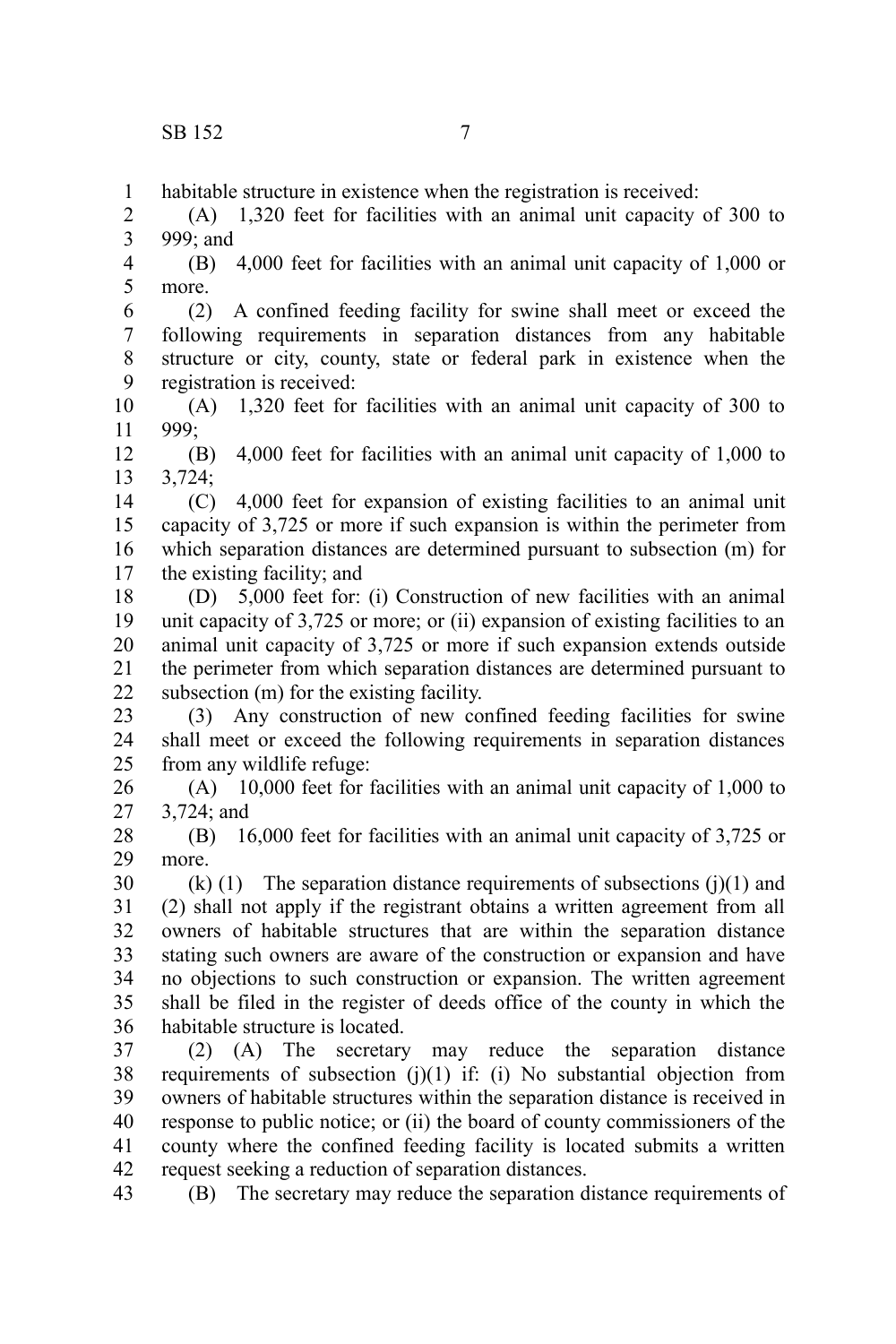subsection (j) $(2)(A)$  or (B) if: (i) No substantial objection from owners of habitable structures within the separation distance is received in response to notice given in accordance with subsection (n); (ii) the board of county commissioners of the county where the confined feeding facility is located submits a written request seeking a reduction of separation distances; or (iii) the secretary determines that technology exists that meets or exceeds the effect of the required separation distance and the facility will be using such technology. 1 2 3 4 5 6 7 8

(C) The secretary may reduce the separation distance requirements of subsection (j)(2)(C) or (D) if: (i) No substantial objection from owners of habitable structures within the separation distance is received in response to notice given in accordance with subsection (l); or (ii) the secretary determines that technology exists that meets or exceeds the effect of the required separation distance and the facility will be using such technology. 9 10 11 12 13 14

(l) (1) The separation distances required pursuant to subsection  $(j)(1)$ shall not apply to: 15 16

(A) Confined feeding facilities that were permitted or certified by the secretary on July 1, 1994; 17 18

(B) confined feeding facilities that existed on July 1, 1994, and registered with the secretary before July 1, 1996; or 19 20

(C) expansion of a confined feeding facility, including any expansion for which an application was pending on July 1, 1994, if: (i) In the case of a facility with an animal unit capacity of 1,000 or more prior to July 1, 1994, the expansion is located at a distance not less than the distance between the facility and the nearest habitable structure prior to the expansion; or (ii) in the case of a facility with an animal unit capacity of less than 1,000 prior to July 1, 1994, the expansion is located at a distance not less than the distance between the facility and the nearest habitable structure prior to the expansion and the animal unit capacity of the facility after expansion does not exceed 2,000. 21 22 23 24 25 26 27 28 29 30

(2) The separation distances required pursuant to subsections  $(i)(2)$ (A) and (B) shall not apply to: 31 32

(A) Confined feeding facilities for swine which were permitted or certified by the secretary on July 1, 1994; 33 34

(B) confined feeding facilities for swine which existed on July 1, 1994, and registered with the secretary before July 1, 1996; or 35 36

(C) expansion of a confined feeding facility which existed on July 1, 1994, if: (i) In the case of a facility with an animal unit capacity of 1,000 or more prior to July 1, 1994, the expansion is located at a distance not less than the distance between the facility and the nearest habitable structure prior to the expansion; or (ii) in the case of a facility with an animal unit capacity of less than 1,000 prior to July 1, 1994, the expansion is located at a distance not less than the distance between the facility and the nearest 37 38 39 40 41 42 43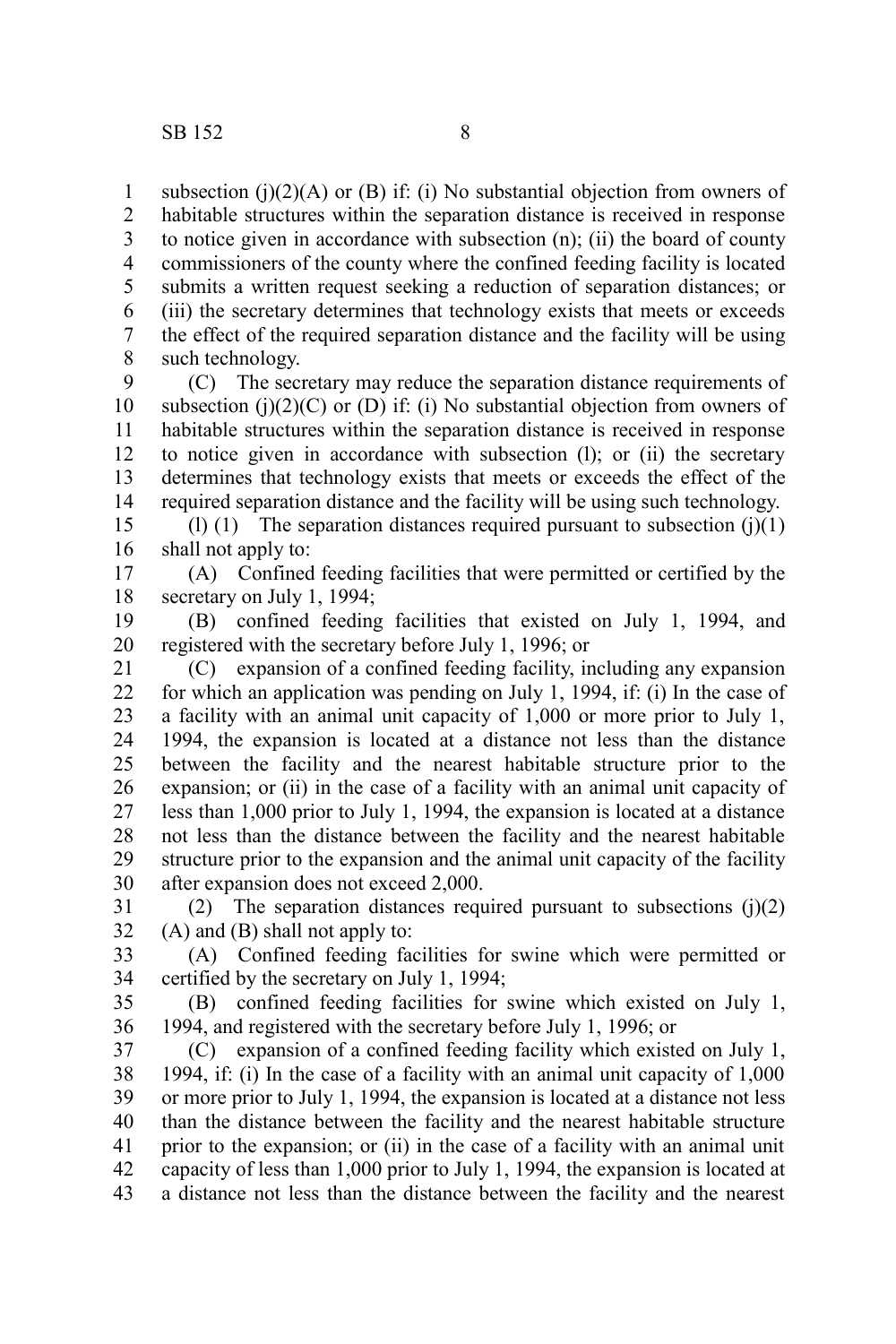habitable structure prior to the expansion and the animal unit capacity of the facility after expansion does not exceed 2,000. 1 2

(3) The separation distances required pursuant to subsections  $(i)(2)$ (C) and (D) and (h)(3) shall not apply to the following, as determined in accordance with subsections K.S.A.  $65-1,178(a)$ , (e) and (f), and amendments thereto: 3 4 5 6

(A) Expansion of an existing confined feeding facility for swine if an application for such expansion has been received by the department before March 1, 1998; and 7 8 9

(B) construction of a new confined feeding facility for swine if an application for such facility has been received by the department before March 1, 1998. 10 11 12

(m) The separation distances required by this section for confined feeding facilities for swine shall be determined from the exterior perimeter of any buildings utilized for housing swine, any lots containing swine, any swine waste retention lagoons or ponds or other manure or wastewater storage structures and any additional areas designated by the registrant for future expansion. Such separation distances shall not apply to offices, dwellings and feed production facilities of a confined feeding facility for swine. 13 14 15 16 17 18 19 20

(n) The registrant shall give the notice required by subsections  $(k)(2)$ (B) and (C) by certified mail, return receipt requested, to all owners of habitable structures within the separation distance. The registrant shall submit to the department evidence, satisfactory to the department, that such notice has been given. 21 22 23 24 25

(o) All plans and specifications submitted to the department for new construction or new expansion of confined feeding facilities may be, but are not required to be, prepared by a professional engineer or a consultant, as approved by the department. Before approval by the department, any consultant preparing such plans and specifications shall submit to the department evidence, satisfactory to the department, of adequate general commercial liability insurance coverage. 26 27 28 29 30 31 32

*(p) The secretary shall adopt rules and regulations to establish fees for permitting, monitoring, testing, inspecting and regulating class 1 underground injection control wells. The secretary shall remit all moneys collected from such fees to the state treasurer in accordance with the provisions of K.S.A. 75-4215, and amendments thereto. Upon receipt of each such remittance, the state treasurer shall deposit the entire amount in the state treasury to the credit of the water program management fund established pursuant to K.S.A. 65-166b, and amendments thereto.* 33 34 35 36 37 38 39 40

Sec. 3. K.S.A. 65-4514 is hereby amended to read as follows: 65- 4514. (a) The secretary shall remit all moneys received by or for the secretary from fees, charges or penalties to the state treasurer in 41 42 43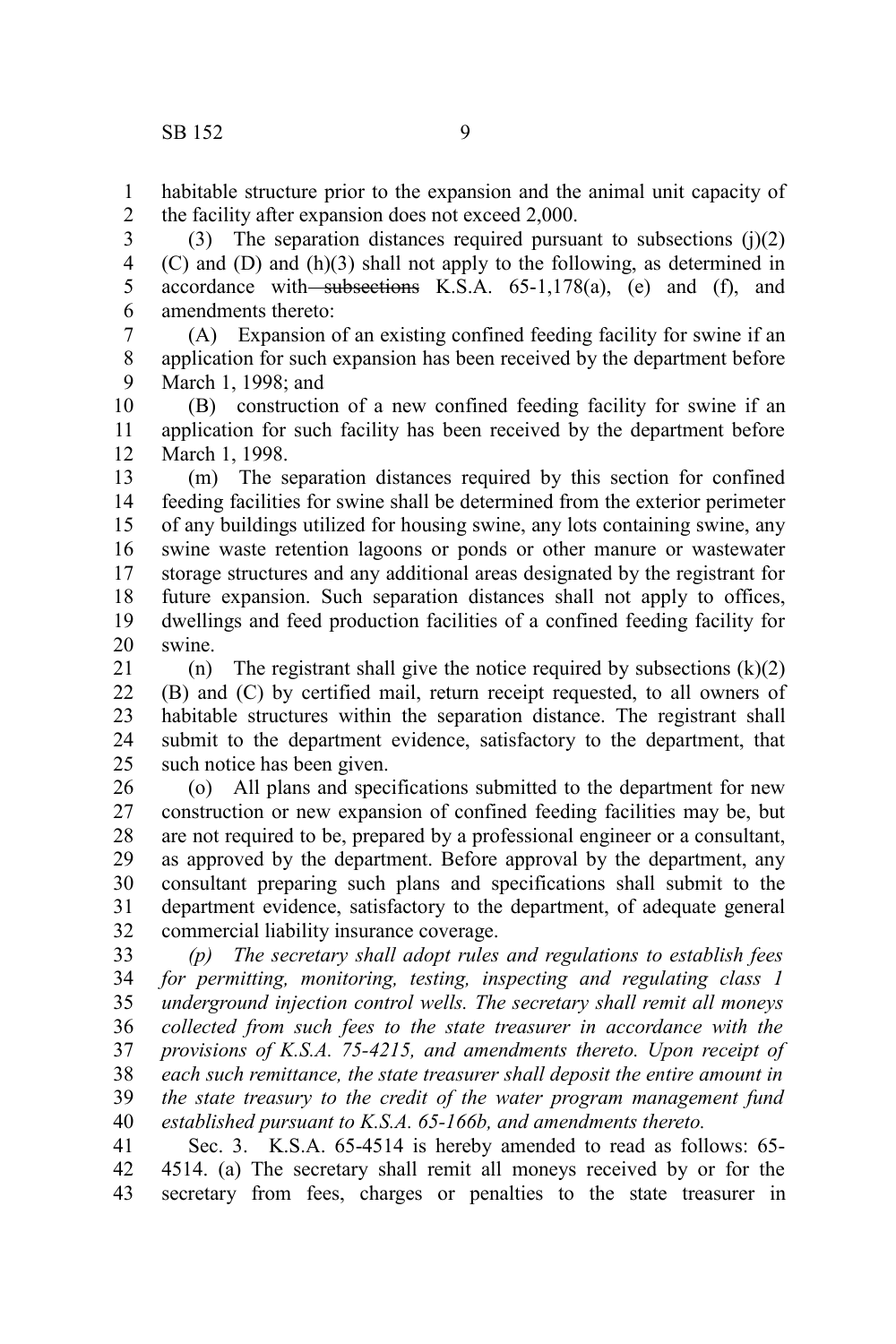accordance with the provisions of K.S.A. 75-4215, and amendments thereto. Upon receipt of each such remittance, the state treasurer shall deposit the entire amount in the state treasury to the credit of the state general fund *water program management fund established pursuant to K.S.A. 65-166b, and amendments thereto*. 1 2 3 4 5

(b) On July 1, 1983, the director of accounts and reports shall transfer all moneys in the certification of operators of water supply systems and wastewater treatment facilities fee fund to the state general fund. All liabilities of the certification of operators of water supply systems and wastewater treatment facilities fee fund are hereby transferred to and imposed upon the state general fund. The certification of operators of water supply systems and wastewater treatment facilities fee fund is hereby abolished. 6 7 8 9 10 11 12 13

Sec. 4. K.S.A. 2018 Supp. 82a-1206 is hereby amended to read as follows: 82a-1206. (a) Every well contractor desiring to engage in the business of constructing, reconstructing or treating water wells in this state shall make initial application for a license to the secretary. Every contractor making such application shall set out such information as may be required upon forms to be adopted and furnished by the secretary. The secretary shall charge an application fee as established by rules and regulations for the filing of such initial application by a contractor, and the secretary shall not act upon any application until such application fee has been paid. 14 15 16 17 18 19 20 21 22 23

(b) All application fees and license fees collected hereunder shall be remitted to the state treasurer in accordance with the provisions of K.S.A. 75-4215, and amendments thereto. Upon receipt of each such remittance, the state treasurer shall deposit the entire amount in the state treasury to the credit of the state general fund. On July 1, 1983, the director of accounts and reports shall transfer all moneys in the water well contractors licensing fund to the state general fund. All liabilities of the water well contractors licensing fund are hereby transferred to and imposed upon the state general fund. The water well contractors licensing fund is hereby abolished *water program management fund established pursuant to K.S.A. 65-166(b), and amendments thereto*. 24 25 26 27 28 29 30 31 32 33 34

(c) A license to construct water wells shall be issued to any applicant if, under the standards set forth in K.S.A. 82a-1207, and amendments thereto, the secretary shall determine such applicant is qualified to conduct water well construction operations. In the granting of such licenses due regard shall be given to the interest of the state of Kansas in the protection of its underground water resources. Application fees paid hereunder shall be retained by the secretary whether such initial license is issued or denied, but if denied, the license fee shall be refunded. 35 36 37 38 39 40 41 42

(d) Applicants for licenses hereunder who are engaged in business as 43